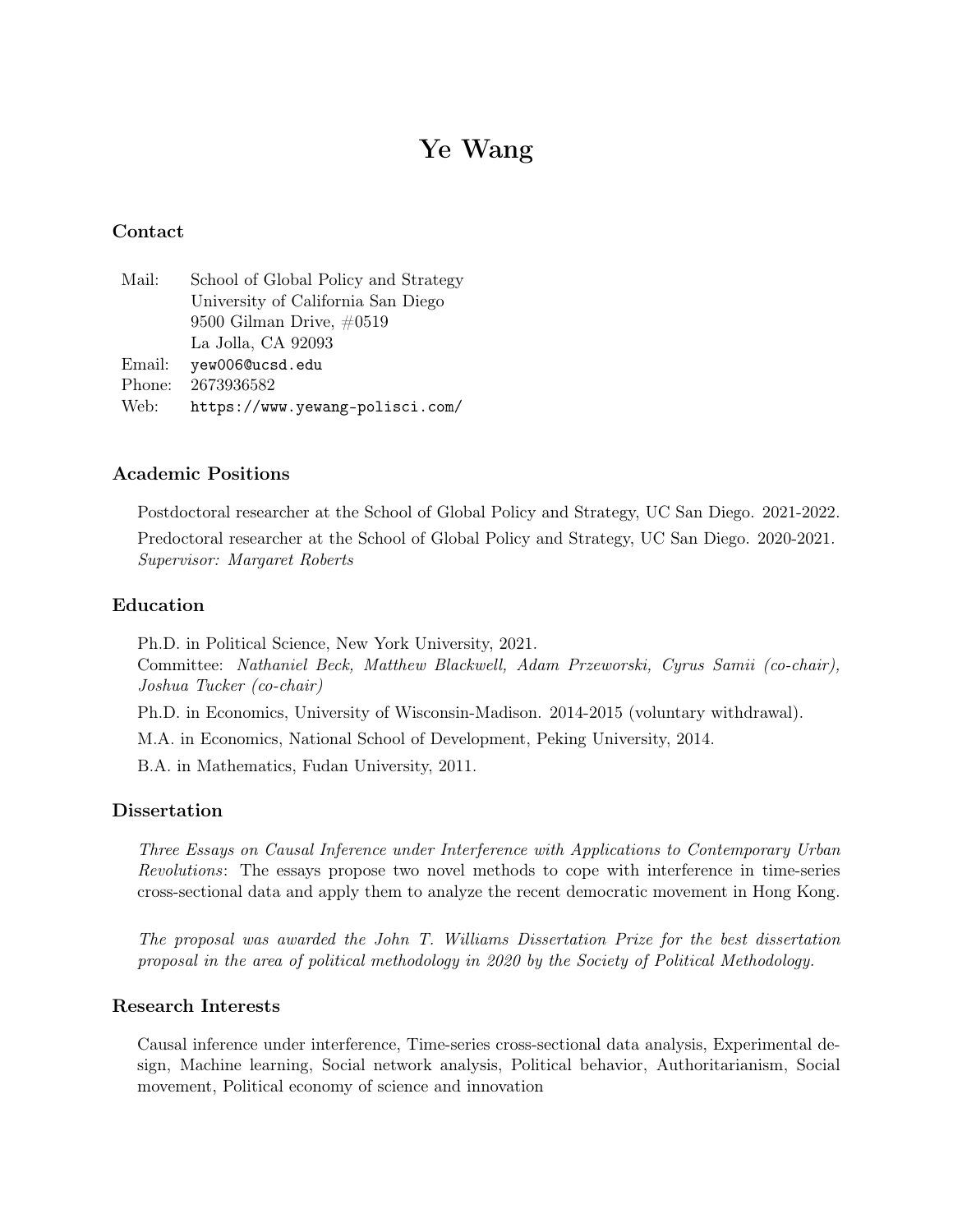Ye Wang 2

# Peer Reviewed Articles

"Electoral Impacts of A Failed Uprising: Evidence from Hong Kong's Umbrella Movement" (with Stan Wong). Electoral Studies, Vol. 71, June 2021, 102336.

"The Determinants of Migrants' Crime: An Empirical Study Based on a Prison Survey" (with Dandan Zhang, Xin Meng, and Lisa Cameron). China Economic Quarterly, October 2014, Vol. 14 No. 1 (in Chinese).

# Working Papers

\* Political Methodology

"Causal Inference under Temporal and Spatial Interference" (Job Market Paper).

"A Practical Guide to Counterfactual Estimators for Causal Inference with Time-Series Cross-Sectional Data" (with Licheng Liu and Yiqing Xu). revise and resubmit at American Journal of Political Science.

"Design-based Inference for Spatial Experiments with Interference" (with Peter Aronow and Cyrus Samii). reject and resubmit at Journal of the Royal Statistical Society: Series B.

"Inference in Spatial Experiments with Interference using the SpatialEffect Package" (with Peter Aronow, Jonathan Sullivan, and Cyrus Samii). revise and resubmit at Journal of Agricultural, Biological, and Environmental Statistics.

"How to Account for Alternatives When Comparing Effects: Revisiting 'Bringing Education to Afghan Girls' " (with Dana Burde, Joel Middleton and Cyrus Samii).

"Pandering Politicians: Ideological Changes in Primary and General Elections" (with William Godel and Evgenii Nitikin).

\* Comparative Politics

"Geographical Diffusion of Protests in China: Evidence from Social Media" (with Han Zhang and Mengyang Zhao).

# Work in Progress

\* Political Methodology

"Regression Discontinuity Designs for High-frequency Time-Series Cross-Sectional Data' (with Yiqing Xu and Aaron Junlong Zhou).

"Generalizing Covariate-tightened Trimming Bounds for Sample Selection Using Adaptive Kernels' (with Cyrus Samii and Aaron Junlong Zhou).

"Design-based Analysis of Moderator Effects" (with Cyrus Samii).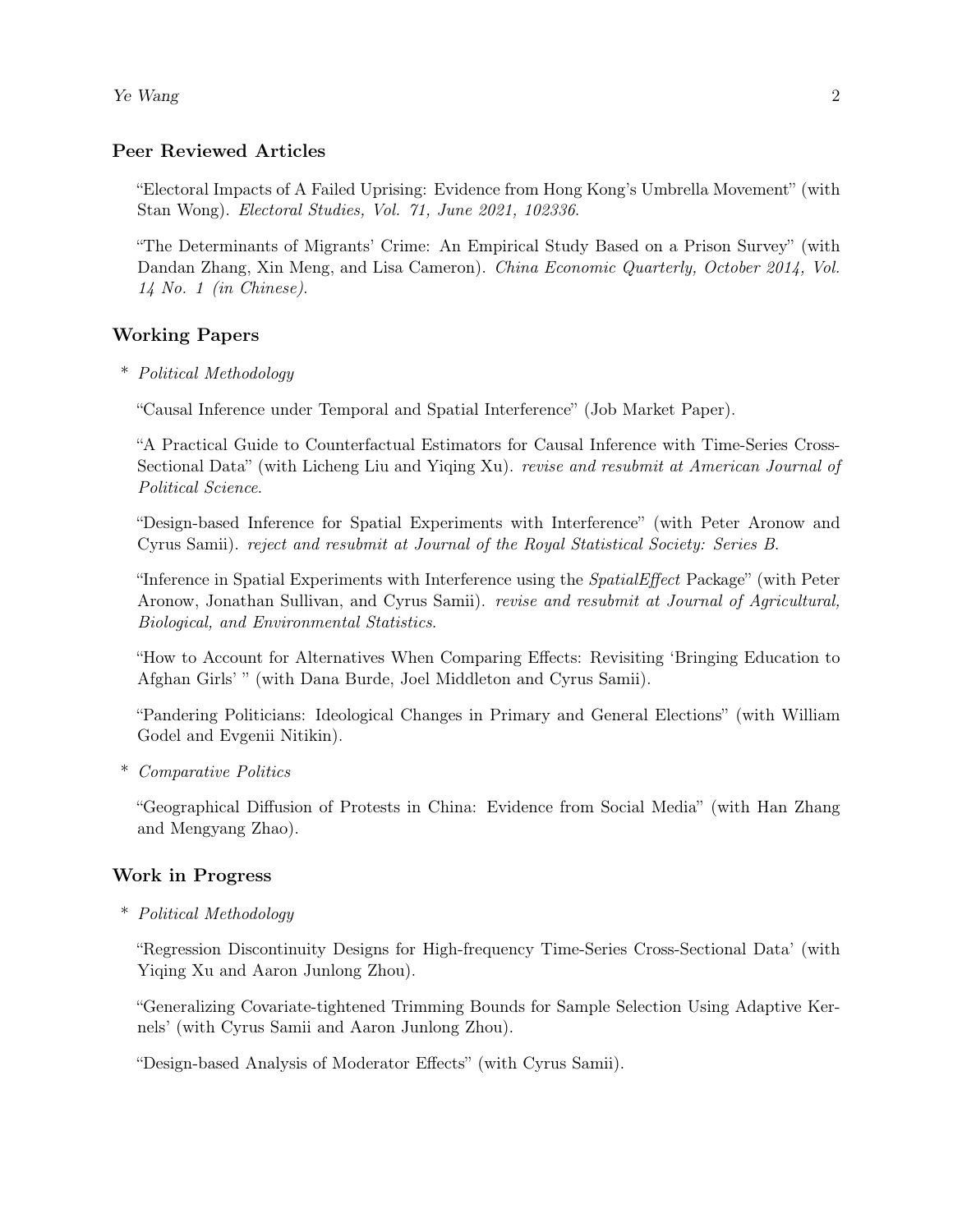\* Comparative Politics

"The Impact of International Tensions on Scientific Output: Evidence from NIH Investigations of Scientists with Ties to China" (with Ruixue Jia, Margaret Roberts, and Eddie Yang).

"When Do Citizens Become Dissidents? Experimental Evidence from Hong Kong's Anti-reclamation Movement" (with Stan Wong).

"Opinion Leaders in a Leaderless Protest: Social Network Analysis of a Hong Kong Forum during the Anti-extradition Movement" (with Stan Wong).

## Honors, Awards and Fellowships

- Society for Political Methodology's John T. Williams Dissertation Prize, 2020
- Chiang Ching-kuo Foundation's doctoral fellowship, 2020 (\$20,000)
- MacCracken fellowship, New York University, 2015-2020

## Teaching Experience

#### Undergraduate

Political Methods, New York University, Spring, 2018, TA for Professor Thomas Brambor Comparative Politics, New York University, Fall 2017, TA for Professor Joshua Tucker Comparative Politics, New York University, Spring 2017, TA for Professor Michael Laver

Principles of Microeconomics, University of Wisconsin-Madison, Spring 2015, TA for Professor Korinna Hansen

Principles of Microeconomics, University of Wisconsin-Madison, Fall 2014, TA for Professor Elizabeth Kelly

Intermediate Microeconomics, Peking University, Spring 2013, TA for Professor Ping Yan Intermediate Macroeconomics, Peking University, Fall 2012, TA for Professor Ping Yan

#### Graduate

Quantitative Method II, New York University, Spring 2020, TA for Professor Cyrus Samii Workshop for Quantitative Social Sciences, Renmin University, July 2019, Instructor Quantitative Method II, New York University, Spring 2019, TA for Professor Cyrus Samii

#### Research Experience

Updating the R package quanteda, New York University, Summer, 2020, RA for Professor Howard Rosenthal

Data cleaning, New York University, Summer 2017, RA for Professor Nathaniel Beck